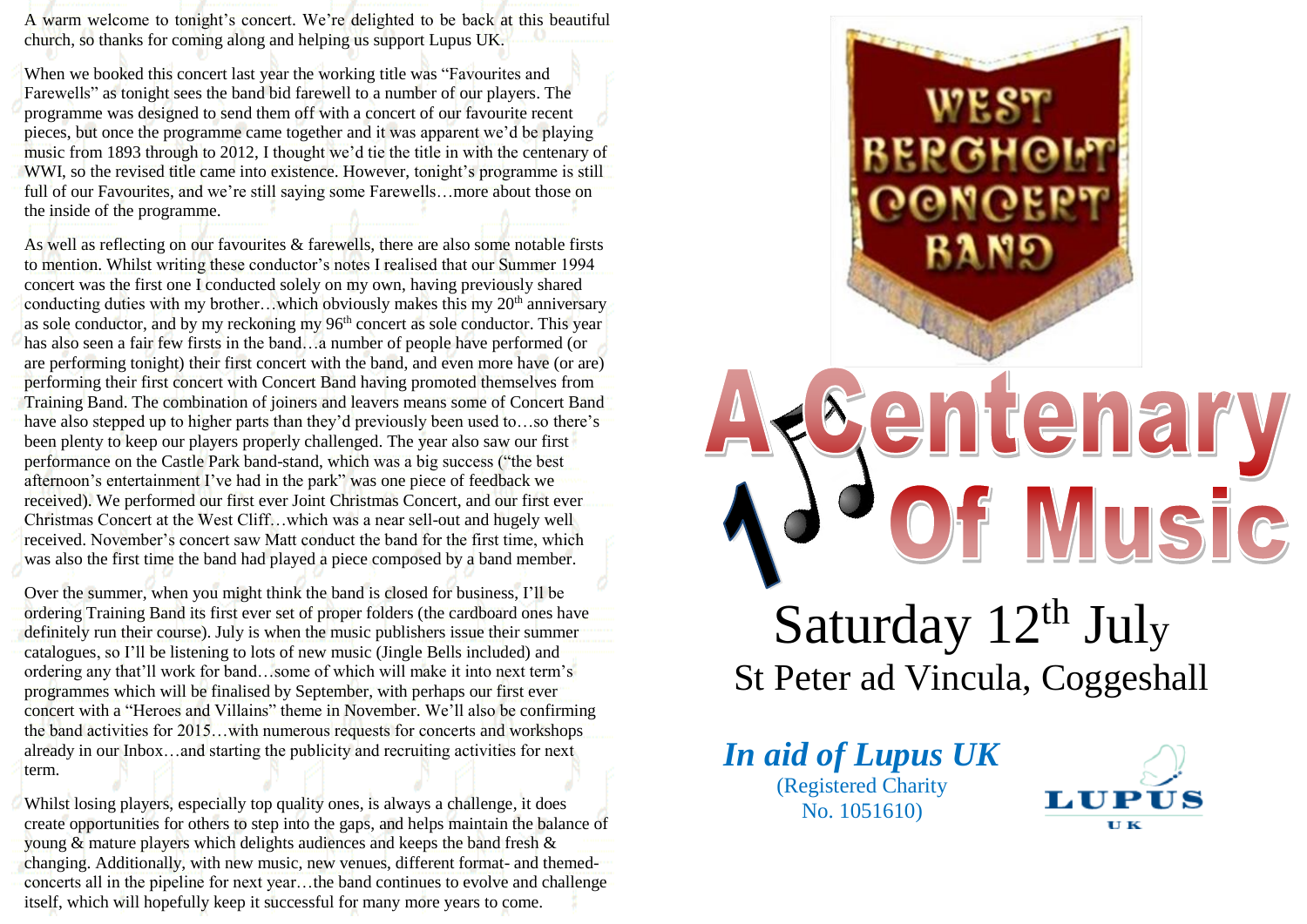# **Farewells…**

Since the spring we've seen a number of players gradually leave due to the pressures of exams…. Sadie Belsey (Flute), Stephen Rowland (Flute), Toby Mugford (Alto Sax), Charlotte Hampshire (Alto Sax) and David Byrne (Oboe & Clarinet)…but the hardy four shown here have somehow stayed right to the end.

These four leaving is more than the band just losing players…they've been part of the fabric of band for many years, and have been so committed they've played at almost every event since they joined…including Concerts, Workshops and Remembrance Services. They've also welcomed countless new players into the band and have guided them through their first musical steps with us.



### Darcy Levison (Clarinet)

- $\bullet$  Joined…in 2006 aged 10
- Is known for…talking (constantly, and fast), pulling the best sympathy bottom lip in band, and for her brother who terrorises the sax section.
- Next up…is Sidney Sussex College, Cambridge to study for a degree in Human, Social and Political Sciences.
- Would like to say... My tea-making ability may be appalling, and my time keeping during Pirates somewhat eclectic, but Band has been the most fun ever. There are so many favourite moments…although Jack's dancing is definitely up there. I've played music I never would have otherwise, and met such talented people - thanks for playing over my wrong notes all these years !

# Naomi Gee (Clarinet)

- $\bullet$  Joined…in 2006 aged 10
- Is known for…being inseparable from Darcy, very quiet (no surprise there), and getting Darcy in trouble for talking. Plus sporadic uncontrollable giggling attacks
- Next up…Languages at Lady Margaret Hall, Oxford
- Would like to say It has been wonderful and I am genuinely really sad to be leaving after all these years, although you will never entirely get rid of me as I will probably be sneaking back into the audience during university holidays. Highlights include some incredible dancing, dodgily played notes and in general some pretty great music.

The band would like to thank :

- American Stage Band Music Services, Colchester, for its generous assistance in ordering and importing new music.
- Our guest players Murray, Dave, and Moira.
- St Mary The Virgin West Bergholt for letting us rehearse in the church throughout 2014
- Chandos Music Ltd for its support, and for donating new music. **CHANDOS**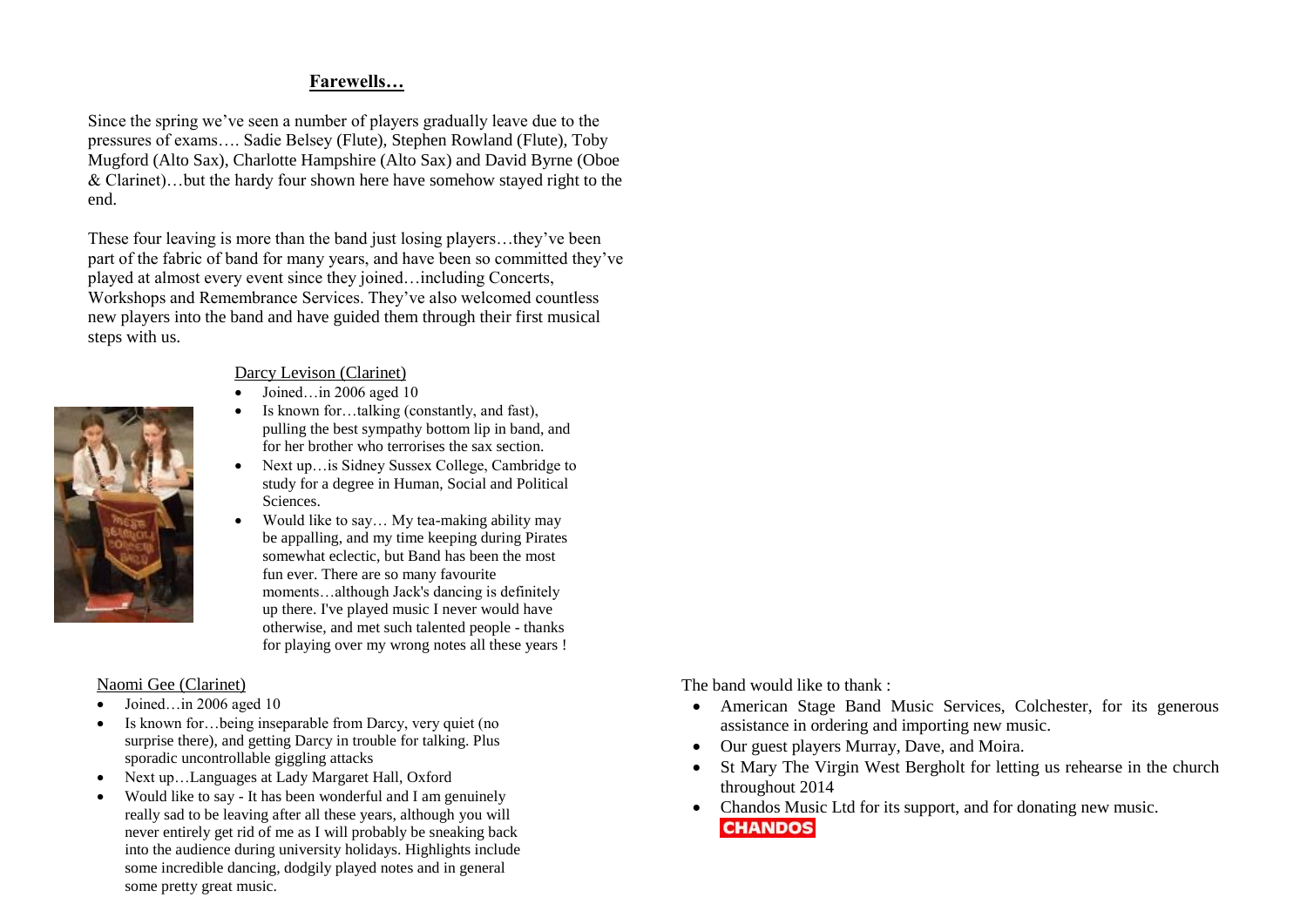

#### Jack Slater (Alto Sax)

- Joined… in 2006 aged 10.
- Is known for…great dancing (according to Darcy), being the funniest and most entertaining band member … and being willing to do anything for a laugh…dressing up, hitting percussion, heckling the conductor. Basically just the right side of the eccentric-mad/white-coat-mad line
- Next…Cambridge to study Geography
- Would like to say did I forget to tell you I'm on holiday so can't make the concert ? Thanks for all the fond memories.



#### Matt Stephens-Row (Alto Sax, Flute, Assistant Conductor)

- Joined…in 2007 aged 11.
- Is known for…being the first person to conduct their own composition with band, and being very patient with some of the young Flautists.
- Next…Birmingham University to study physics but will carry on with music.
- Would like to say thank you to the band for giving me the opportunity to develop as a musician and I firmly believe that it has contributed more to my musical success than anything else I have done (and not just because I never did any practise outside of band!)

On behalf of everyone in the band, we wish all of our A-Level leavers huge success with their results and University careers…and of course band is always here either at the end of your degrees when you come back (I hope) or if you're around anytime for an adhoc visit.

I'd especially like to thank Matt for taking on the assistant conductor role over the last year, which has helped me immensely when train delays and occasional other commitments meant I couldn't get to band on time or at all.

> We'd also like to wish Katy Perry all the best as she leaves to move to South Wales.